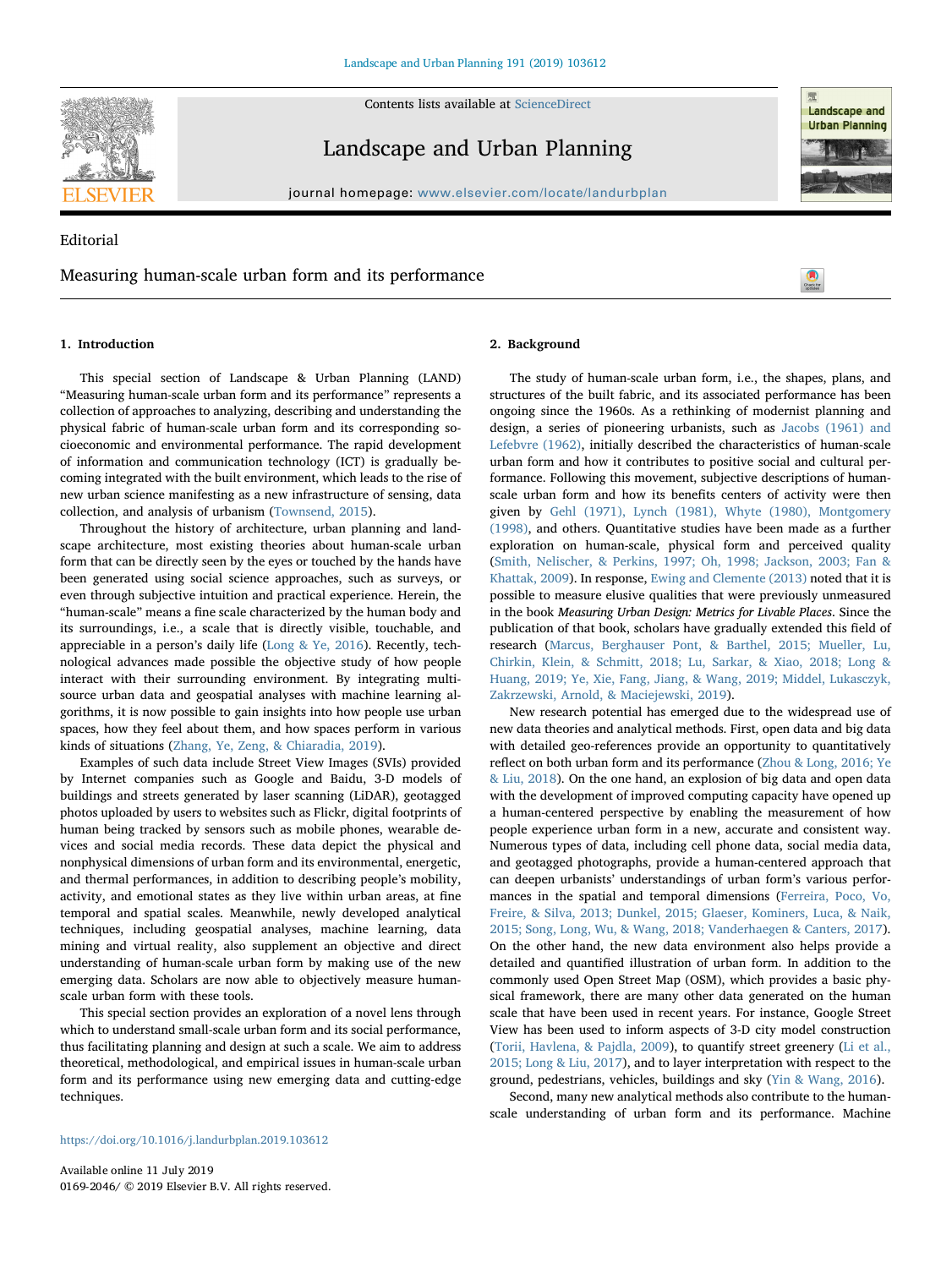learning algorithms, especially convolutional neural networks, provide an approach that is capable of distilling information on the social performance of urban form from a large amount of street view image data or geotagged photos [\(Rundle, Bader, Richards, Neckerman, &](#page-2-6) [Teitler, 2011; Zamir, Darino, & Shah, 2011; Naik, Philipoom, Raskar, &](#page-2-6) [Hidalgo, 2014\)](#page-2-6). Meanwhile, these machine learning algorithms, such as Support Vector Machine and Random Forest, address the complex, interactive relationships among built environment features. In addition, morphological tools, such as Spacematrix [\(Berghauser-Pont & Haupt,](#page-1-7) [2010\)](#page-1-7), Urban Network Analysis ([Sevtsuk & Mekonnen, 2012](#page-2-7)), and Form Syntax ([Ye, Yeh, Zhuang, Van Nes, & Liu, 2017\)](#page-2-8), provide opportunities to quantitatively analyze urban form and measure these previously unmeasurable detailed morphological features.

The combination of a new data environment and new analytical methods facilitates a sophisticated approach to the human-centered urban form research program. Several studies are gradually emerging that are measuring the intangibles that were hard to measure in the past. For instance, the combined application of wide-coverage street view images and machine learning algorithms has been used to measure the construction and maintenance quality of building façades and the continuity of street walls [\(Liu, Silva, Wu, & Wang, 2017\)](#page-1-8), walkability ([Lu et al., 2018\)](#page-1-9), visual quality ([Tang & Long, 2018\)](#page-2-9), and human sensing of place [\(Zhang et al., 2018; Middel et al., 2019](#page-2-10)). With the help of multisource urban data and analytical tools, the economic benefits of high-quality human-scale urban form have also been explored ([Ye et al.,](#page-2-11) [2019\)](#page-2-11).

With these tools and approaches, scholars are able to objectively measure both human-scale urban form and its performance, although four decades have passed since [Rapoport \(1977\)](#page-2-12) set the goal of developing a man-environment approach to urban form and design. In short, we are witnessing the transition into a new science of cities with a focus on human-centered issues.

While there is an increasing literature in this field, to solidify the direction of research towards measuring the human-scale urban form and its performance, further systematic exploration is still needed. We need a clear conceptual framework and sophisticated empirical studies to illustrate the emerging research potential of the new data environment and new analytical methods. Not only do we need a thorough and scientific understanding of the urban form and its performance, but this knowledge must also serve as a foundation for the exploration of alternative futures. In this special session, we seek to develop a systematic discussion of the potential of the new technologies and data approaches in this field.

#### 3. This special section

This special section contains six related papers. [Xu \(2018\)](#page-2-13) combines several geospatial datasets with transportation survey data to evaluate the relationship between the street-scale urban form and walking activities from the perspective of the elderly population, while [Shach-](#page-2-14)[Pinsly \(2018\)](#page-2-14) combines GIS datasets with crime records from different sources to measure the urban elements that influence the sense of security in the built environment. Apart from the ever-improving GIS datasets, increasing the availability of SVIs and their nature with regard to reflecting human-scale urban form has enabled researchers to effectively measure the street elements and conditions from the users' perspective. [Ye et al. \(2018\)](#page-2-15) demonstrate how to integrate high-resolution measurements on both eye-level street greenery and accessibility through street view image extraction and spatial design network analysis (sDNA), taking Singapore as an example. [Lu \(2018\)](#page-1-10) provides an approach to evaluating both the quantity and quality of street greenery and the association of those characteristics with recreational physical activity in outdoor environments using SVIs and survey data collected from 1390 participants in 24 real estate projects in Hong Kong. Moreover, researchers can further their research in both the spatial and temporal dimensions. [Li and Ratti \(2018\)](#page-1-11) use Google Street View

panoramas and building height models to generate hemispherical images to better estimate the spatiotemporal distribution of solar radiation within street canyons from a human-scale perspective. [Tang and](#page-2-9) [Long \(2018\)](#page-2-9) use Tencent SVIs taken in 2012 and 2016 to explore the visual quality of street space and its temporal variation in the Hutong area in Beijing. The six included papers can be regarded as an early exploration of human-scale urban form measurements and evaluation of the performance of human-scale urban form, indicating promising opportunities in both academic research and practical applications. We expect more extensive and in-depth studies in this avenue in the near future, given the ubiquitous Internet of things and the popularity of wearable devices, which are promising data sources for human-scale urban form research.

#### Acknowledgement

This work is supported by the Pathways to Equitable Healthy Cities grant from the Wellcome Trust [209376/Z/17/Z].

#### References

- <span id="page-1-7"></span>[Berghauser-Pont, M. Y., & Haupt, P. \(2010\).](http://refhub.elsevier.com/S0169-2046(19)30898-9/h0005) Spacematrix: Space, density and urban form. [Rotterdam: NAi Publishers](http://refhub.elsevier.com/S0169-2046(19)30898-9/h0005).
- [Dunkel, A. \(2015\). Visualizing the perceived environment using crowdsourced photo](http://refhub.elsevier.com/S0169-2046(19)30898-9/h0010) geodata. [Landscape and Urban Planning. 142](http://refhub.elsevier.com/S0169-2046(19)30898-9/h0010), 173–186.
- <span id="page-1-3"></span>Ewing, R., & Clemente, O. (2013). [Measuring urban design: Metrics for livable places.](http://refhub.elsevier.com/S0169-2046(19)30898-9/h0015) [Washington DC: Island Press](http://refhub.elsevier.com/S0169-2046(19)30898-9/h0015).
- [Fan, Y., & Khattak, A. J. \(2009\). Does urban form matter in solo and joint activity en](http://refhub.elsevier.com/S0169-2046(19)30898-9/h0020)gagement? [Landscape and Urban Planning. 92](http://refhub.elsevier.com/S0169-2046(19)30898-9/h0020)(3–4), 199–209.
- <span id="page-1-5"></span>[Ferreira, N., Poco, J., Vo, H. T., Freire, J., & Silva, C. T. \(2013\). Visual exploration of big](http://refhub.elsevier.com/S0169-2046(19)30898-9/h0025) [spatio-temporal urban data: A study of new york city taxi trips.](http://refhub.elsevier.com/S0169-2046(19)30898-9/h0025) IEEE Transactions on [Visualization and Computer Graphics, 19](http://refhub.elsevier.com/S0169-2046(19)30898-9/h0025), 2149–2158.
- <span id="page-1-2"></span>Gehl, J. (1971). [Life between buildings: Using public space.](http://refhub.elsevier.com/S0169-2046(19)30898-9/h0030) New York: Van Nostrand [Reinhold](http://refhub.elsevier.com/S0169-2046(19)30898-9/h0030).
- [Glaeser, E. L., Kominers, S. D., Luca, M., & Naik, N. \(2015\).](http://refhub.elsevier.com/S0169-2046(19)30898-9/h0035) Big data and big cities: The [promises and limitations of improved measures of urban life \(No. w21778\).](http://refhub.elsevier.com/S0169-2046(19)30898-9/h0035) National [Bureau of Economic Research](http://refhub.elsevier.com/S0169-2046(19)30898-9/h0035).
- <span id="page-1-1"></span>Jacobs, J. (1961). [The life and death of Great American Cities.](http://refhub.elsevier.com/S0169-2046(19)30898-9/h0045) New York: Random House.
- <span id="page-1-6"></span>[Li, X., Zhang, C., Li, W., Ricard, R., Meng, Q., & Zhang, W. \(2015\). Assessing street-level](http://refhub.elsevier.com/S0169-2046(19)30898-9/h0050) [urban greenery using Google Street View and a modi](http://refhub.elsevier.com/S0169-2046(19)30898-9/h0050)fied green view index. Urban [Forestry and Urban Greening, 14](http://refhub.elsevier.com/S0169-2046(19)30898-9/h0050), 675–685.
- <span id="page-1-11"></span>Li, X., & Ratti, C. (2018). Mapping the spatio-temporal distribution of solar radiation within street canyons of Boston using Google Street View panoramas and building height model. Landscape and Urban Planning. [https://doi.org/10.1016/j.landurbplan.](https://doi.org/10.1016/j.landurbplan.2018.07.011) [2018.07.011](https://doi.org/10.1016/j.landurbplan.2018.07.011).
- <span id="page-1-8"></span>[Liu, L., Silva, E. A., Wu, C., & Wang, H. \(2017\). A machine learning-based method for the](http://refhub.elsevier.com/S0169-2046(19)30898-9/h0060) [large-scale evaluation of the qualities of the urban environment.](http://refhub.elsevier.com/S0169-2046(19)30898-9/h0060) Computers, [Environment and Urban Systems, 65](http://refhub.elsevier.com/S0169-2046(19)30898-9/h0060), 113–125.
- <span id="page-1-10"></span>Lu, Y. (2018). Using Google Street View to investigate the association between street greenery and physical activity. Landscape and Urban Planning. [https://doi.org/10.](https://doi.org/10.1016/j.landurbplan.2018.08.029) [1016/j.landurbplan.2018.08.029.](https://doi.org/10.1016/j.landurbplan.2018.08.029)
- <span id="page-1-9"></span>[Lu, Y., Sarkar, C., & Xiao, Y. \(2018\). The e](http://refhub.elsevier.com/S0169-2046(19)30898-9/h0070)ffect of street-level greenery on walking be[havior: Evidence from Hong Kong.](http://refhub.elsevier.com/S0169-2046(19)30898-9/h0070) Social Science & Medicine, 208, 41–49.
- [Lefebvre, H. \(1962\). Notes on the new town](http://refhub.elsevier.com/S0169-2046(19)30898-9/h0075)'. Introduction to Modernity (pp. 116–126). [London: Verlso](http://refhub.elsevier.com/S0169-2046(19)30898-9/h0075).
- Lynch, K. (1981). Good city form. [MA: The MIT Press.](http://refhub.elsevier.com/S0169-2046(19)30898-9/h0080)
- <span id="page-1-0"></span>Long, [Y., & Ye, Y. \(2016\). Human-scale urban form: Measurements, performances, and](http://refhub.elsevier.com/S0169-2046(19)30898-9/h0085)
- [urban planning & design interventions.](http://refhub.elsevier.com/S0169-2046(19)30898-9/h0085) South Architecture (in Chinese), 5, 41–47. [Long, Y., & Liu, L. \(2017\). How green are the streets? An analysis for central areas of](http://refhub.elsevier.com/S0169-2046(19)30898-9/h0090)
- [Chinese cities using Tencent Street View.](http://refhub.elsevier.com/S0169-2046(19)30898-9/h0090) PLoS ONE, 12(2), e0171110. [Long, Y., & Huang, C. C. \(2019\). Does block size matter? The impact of urban design on](http://refhub.elsevier.com/S0169-2046(19)30898-9/h0095)
- economic vitality for Chinese cities. [Environment and Planning B: Urban Analytics and](http://refhub.elsevier.com/S0169-2046(19)30898-9/h0095) [City Science, 46](http://refhub.elsevier.com/S0169-2046(19)30898-9/h0095)(3), 406–422.
- [Jackson, L. E. \(2003\). The relationship of urban design to human health and condition.](http://refhub.elsevier.com/S0169-2046(19)30898-9/h0100) [Landscape and Urban Planning, 64](http://refhub.elsevier.com/S0169-2046(19)30898-9/h0100)(4), 191–200.
- <span id="page-1-4"></span>[Marcus, L., Berghauser Pont, M., & Barthel, S. \(2015\). Towards a social-ecological urban](http://refhub.elsevier.com/S0169-2046(19)30898-9/h0105) [morphology: Integrating urban form and landscape ecology.](http://refhub.elsevier.com/S0169-2046(19)30898-9/h0105) International Seminar on [Urban Form ISUF](http://refhub.elsevier.com/S0169-2046(19)30898-9/h0105) (pp. 1–13). .
- [Middel, A., Lukasczyk, J., Zakrzewski, S., Arnold, M., & Maciejewski, R. \(2019\). Urban](http://refhub.elsevier.com/S0169-2046(19)30898-9/h0110) [form and composition of street canyons: A human-centric big data and deep learning](http://refhub.elsevier.com/S0169-2046(19)30898-9/h0110) approach. [Landscape and Urban Planning, 183](http://refhub.elsevier.com/S0169-2046(19)30898-9/h0110), 122–132.
- [Montgomery, J. \(1998\). Making a city: Urbanity, vitality and urban design.](http://refhub.elsevier.com/S0169-2046(19)30898-9/h0115) Journal of [Urban Design, 3](http://refhub.elsevier.com/S0169-2046(19)30898-9/h0115), 93–116.
- [Mueller, J., Lu, H., Chirkin, A., Klein, B., & Schmitt, G. \(2018\). Citizen design science: A](http://refhub.elsevier.com/S0169-2046(19)30898-9/h0120) [strategy for crowd-creative urban design.](http://refhub.elsevier.com/S0169-2046(19)30898-9/h0120) Cities, 72, 181–188.
- [Naik, N., Philipoom, J., Raskar, R., & Hidalgo, C. \(2014\). Streetscore: Predicting the](http://refhub.elsevier.com/S0169-2046(19)30898-9/h0125) [perceived safety of one million streetscapes.](http://refhub.elsevier.com/S0169-2046(19)30898-9/h0125) IEEE Conference on Computer Vision and [Pattern Recognition Workshops \(CVPRW\),](http://refhub.elsevier.com/S0169-2046(19)30898-9/h0125) 793–799.
- [Oh, K. \(1998\). Visual threshold carrying capacity \(VTCC\) in urban landscape](http://refhub.elsevier.com/S0169-2046(19)30898-9/h0130)